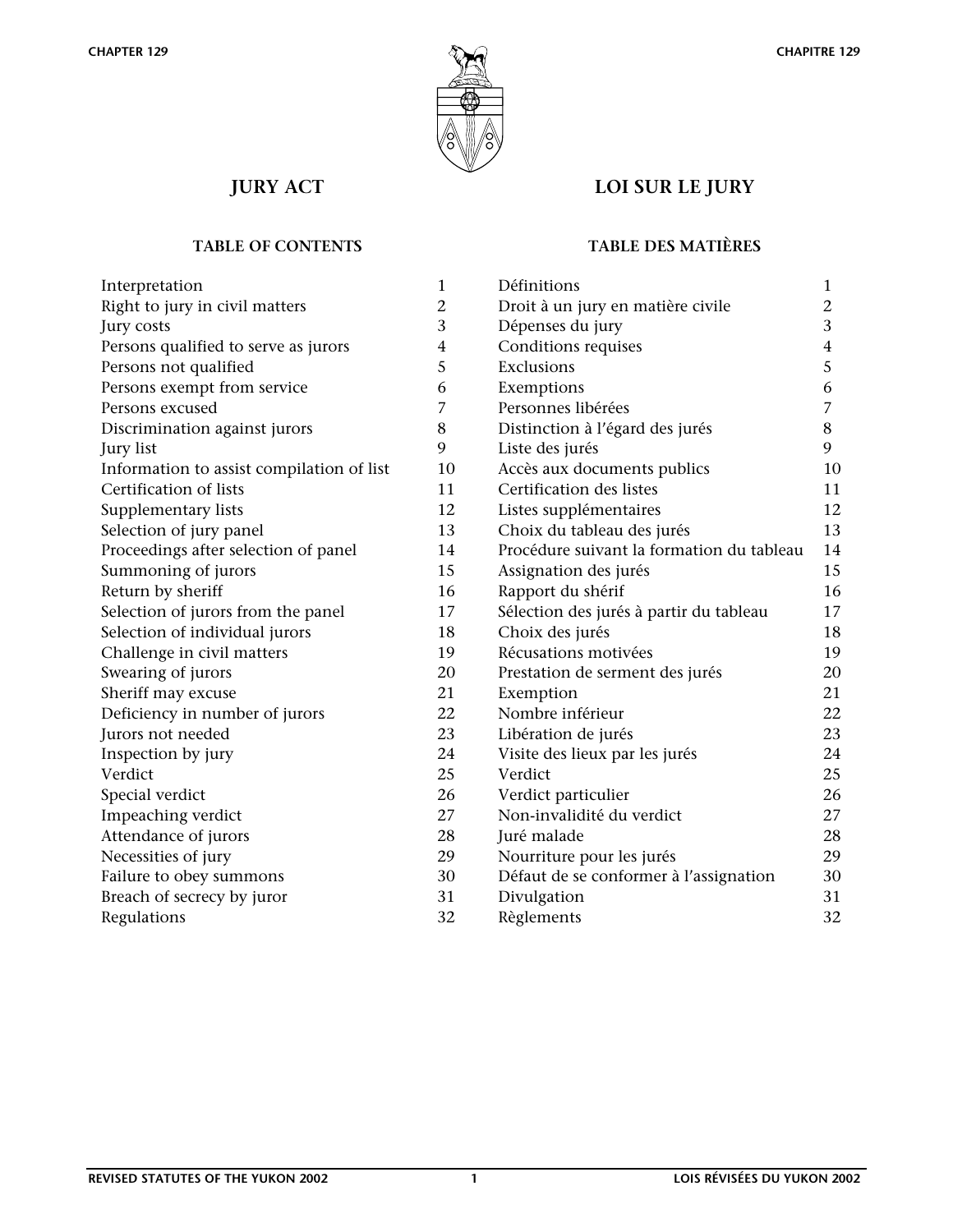### <span id="page-1-0"></span>**Interpretation Définitions**

 **1** In this Act,

"action" has the same meaning as in the *Judicature Act*; *« action »*

"clerk" means the clerk of the Supreme Court; *« greffier »* 

"Yukon First Nation" has the same meaning as in *An Act Approving Yukon Land Claims Final Agreements. « première nation du Yukon » S.Y. 1998, c.14, s.2; R.S., c.97, s.1.*

 **2**(1) If, in any action for libel, slander, false imprisonment, malicious prosecution, seduction, or breach of promise of marriage, or in any action founded on a tort or contract in which the amount claimed exceeds \$1000, or in any action for the recovery of real property, either party to the action applies to the Supreme Court, not less than two weeks before the time set for the trial of the action before a jury, the action shall, subject to subsection (2) and to section 3, be tried before a jury, but in no other case shall an action be tried before a jury.

 (2) If, in any action of a class specified in subsection (1), application is made for the trial of that action before a jury and it appears to a judge, either before or after the commencement of the trial, that the trial will involve any prolonged examination of documents or accounts or any scientific investigation that, in the opinion of the judge, cannot conveniently be made by a jury, the judge may direct that the action be tried without a jury or that the jury be dismissed, in which case the action shall be tried or the trial continued, as the case may be, without a jury. *R.S., c.97, s.2.*

 **3**(1) If, in accordance with subsection 2(1), application is made for the trial of an action before a jury, the party making the application shall deposit with the clerk security for payment

 **1** Les définitions qui suivent s'appliquent à la présente loi.

**CHAPITRE 129 LOI SUR LE JURY** 

« action » Action au sens de la *Loi sur l'organisation judiciaire. "action"*

« greffier » Le greffier de la Cour suprême. *"clerk"* 

« première nation du Yukon » S'entend au sens de la *Loi approuvant les ententes définitives avec les premières nations du Yukon*. *"Yukon First Nation" L.Y. 1998, ch. 14, art. 2; L.R., ch. 97, art. 1*

### <span id="page-1-1"></span>Right to jury in civil matters **Droit à un jury en matière civile**

**2**(1) Sous réserve du paragraphe (2) et de l'article 3, un procès aura lieu devant un jury lorsque l'une des parties à une action pour libelle, calomnie, séquestration, poursuite malveillante, séduction, rupture de promesse de mariage, ou à une action fondée sur un délit ou sur un contrat dont le montant réclamé est supérieur à 1 000 \$, ou à une action en recouvrement d'un bien réel, demande à la Cour suprême, au moins deux semaines avant la date fixée pour le procès, que le procès ait lieu devant un jury. À l'exception de ces cas, il ne peut y avoir procès devant un jury.

 (2) Si, dans une action relevant d'une catégorie prévue au paragraphe (1), un procès devant jury est demandé, le juge peut, s'il estime que le procès exigera l'examen prolongé de documents ou de comptes, ou une enquête scientifique qu'un jury, à son avis, ne peut convenablement faire, avant ou après le début du procès, ordonner que l'action procède sans jury ou que le jury soit libéré. Le procès commence ou se poursuit, selon le cas, sans jury. *L.R., ch. 97, art. 2*

# <span id="page-1-2"></span>**Jury costs Dépenses du jury**

**3**(1) La partie qui demande un procès par jury en conformité avec le paragraphe 2(1) dépose auprès du greffier une sûreté en garantie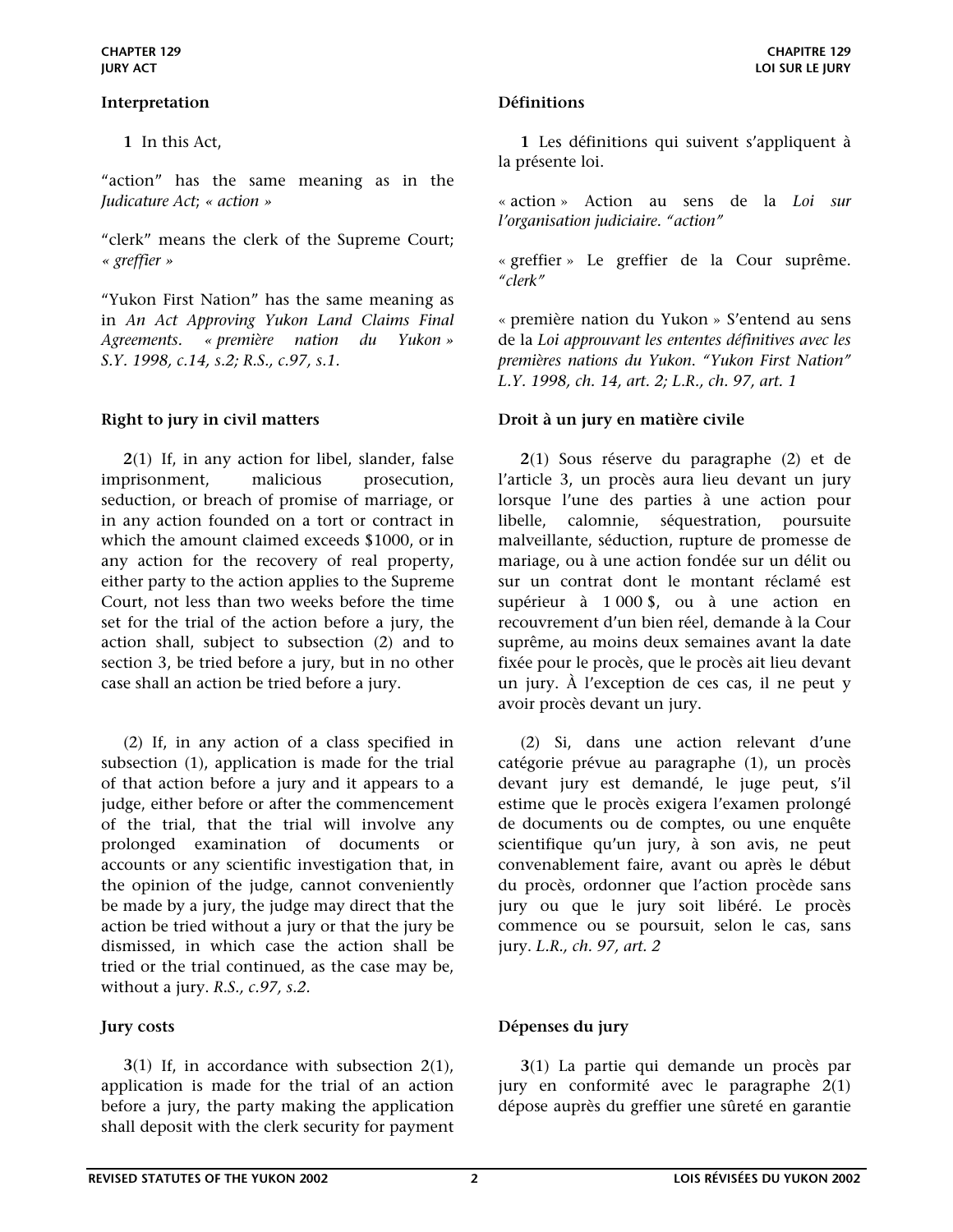(2) On the conclusion of the sittings at which the action is tried, the party making the application shall pay to the clerk any amount by which the cost of the jury exceeds the amount of the security deposited by them in accordance with subsection (1), and is entitled to have returned to them any amount by which the amount of the security so deposited exceeds the cost of the jury.

 (3) If the party making the application obtains judgment in their favour, they shall, unless the judge otherwise orders, be allowed and may tax against the unsuccessful party to the action the cost of the jury.

(4) In this section, "cost of the jury" means

(a) the total cost of the jury for the sittings of the Supreme Court at which the action is tried, including the cost of summoning the panel, jurors' fees and allowances, and all other lawful expenses in connection therewith, as certified by the clerk; or

(b) in any case where a jury is used for the trial of more than one action or proceeding at the same sittings of the Supreme Court, a portion of the total cost specified in paragraph (a), that portion to be determined at the conclusion of the sittings in accordance with the *Rules of Court*, or, if there are no such rules applicable, in accordance with an order to be made by the presiding judge. *R.S., c.97, s.3.*

### <span id="page-2-0"></span>**Persons qualified to serve as jurors Conditions requises**

- **4** Subject to this Act, every person who
- (a) has reached the age of majority;

(b) is a Canadian citizen or British subject; and

(c) is able to speak and understand whichever of the English language or the French language the trial is being conducted in

of the cost of the jury. du paiement des dépenses du jury.

 (2) À la fin des sessions au cours desquelles le procès a lieu, la partie requérante paie au greffier tout excédent par rapport à la sûreté déposée et a droit au remboursement de tout excédent de la sûreté déposée conformément au paragraphe (1) par rapport aux dépenses du jury.

 (3) La partie requérante qui a gain de cause a, sauf ordonnance contraire du juge, droit aux dépenses du jury et peut les taxer contre la partie qui succombe.

 (4) Au présent article, « dépenses du jury » s'entend, selon le cas :

a) du total des dépenses du jury pour les sessions de la Cour suprême pendant lesquelles a lieu le procès, y compris les frais d'assignation du tableau, les honoraires et indemnités des jurés et toute autre dépense légitime accessoire que certifie le greffier;

b) dans le cas où le même jury sert à plusieurs procès lors des mêmes sessions de la Cour suprême, de la partie du total des frais mentionnés à l'alinéa a), établie à la fin des sessions en conformité avec les *Règles de procédure* ou, à défaut de telles règles, en conformité avec l'ordonnance du juge qui préside le procès. *L.R., ch. 97, art. 3*

**4** Sous réserve des autres dispositions de la présente loi, peut être juré dans un procès devant jury tenu au Yukon, la personne qui remplit les conditions suivantes :

- a) a l'âge de la majorité;
- b) est citoyen canadien ou sujet britannique;

c) est capable de parler et de comprendre la langue utilisée pour le procès, qu'elle soit l'anglais ou le français. *L.Y. 1991, ch. 10,*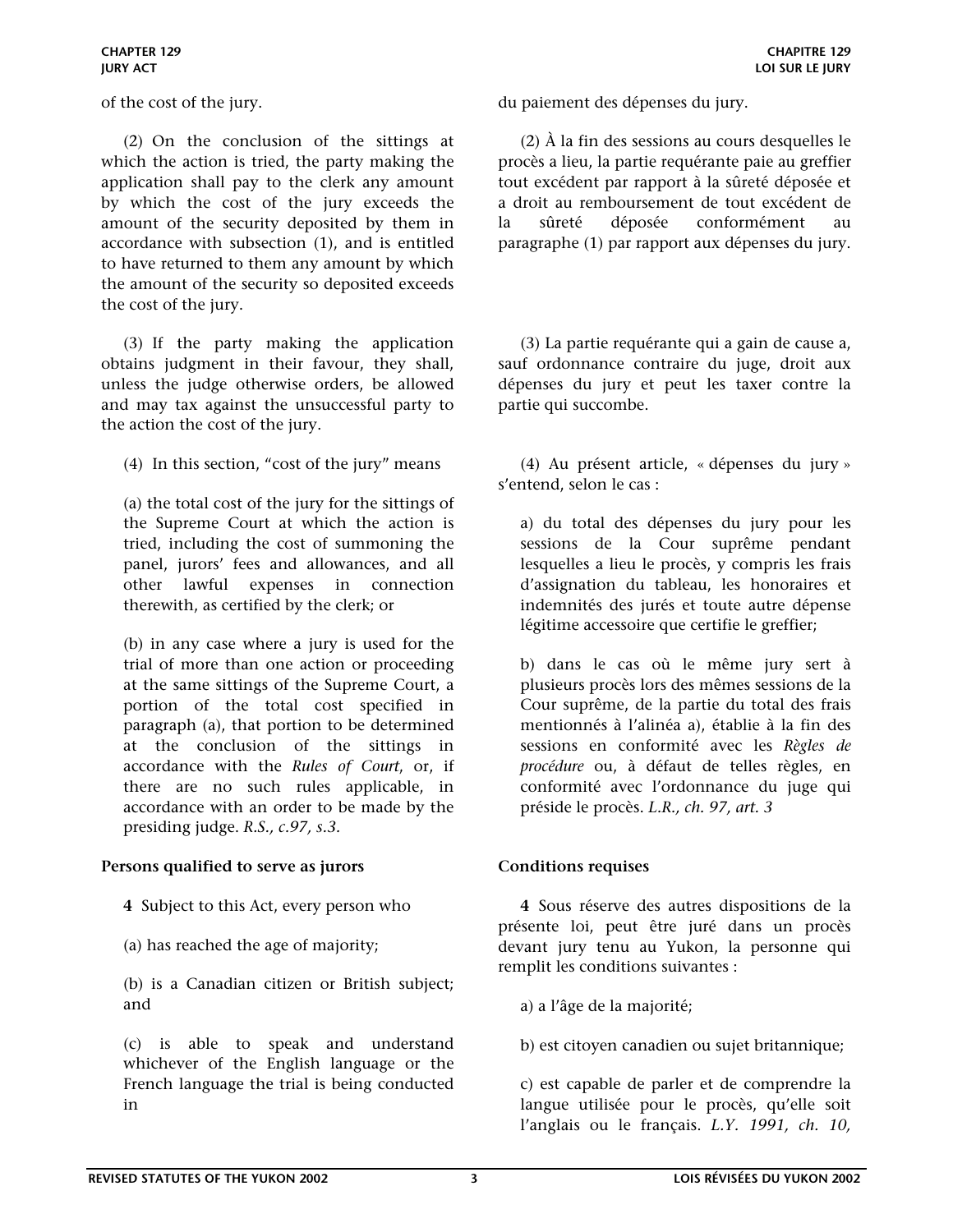is qualified to serve as a juror in any action or proceeding that may be tried by a jury in the Yukon. *S.Y. 1991, c.10, s.2; R.S., c.97, s.4.* 

### <span id="page-3-0"></span>**Persons not qualified Exclusions**

 **5** No person is qualified to serve as a juror who

(a) has been convicted of an offence against an Act of Parliament for which a term of imprisonment exceeding 12 months could have been imposed;

(b) has a physical or mental disability that would seriously impair the person's ability to discharge the duties of a juror. *S.Y. 1998, c.14, s.3; S.Y. 1996, c.13, s.2; R.S., c.97, s.5.* 

# <span id="page-3-1"></span>**Persons exempt from service Exemptions**

 **6** The following persons are exempt from service as jurors

(a) members of the Queen's Privy Council for Canada or of the Senate or House of Commons of Canada;

(b) the Commissioner and members of the Legislative Assembly;

(c) a chief of a Yukon First Nation;

(d) members of the Royal Canadian Mounted Police;

(e) judges of any court of record, justices of the peace and coroners;

(f) practising lawyers;

(g) clerics of any denomination;

(h) salaried firefighters and active members of the fire brigade of a municipality;

(i) officers of the Supreme Court, including sheriff's officers and bailiffs;

(j) persons employed in the Corrections

*art. 2; L.R., ch. 97, art. 4*

**5** Ne peut être juré la personne qui, selon le cas :

a) a été déclarée coupable d'une infraction à une loi fédérale pour laquelle une peine d'emprisonnement de plus de 12 mois aurait pu être imposée;

b) est atteinte d'une déficience physique ou mentale qui compromettrait sérieusement sa capacité d'accomplir les fonctions de juré. *L.Y. 1998, ch. 14, art. 3; L.Y. 1996, ch. 13, art. 2; L.R., ch. 97, art. 5*

**6** Sont exemptés de la fonction de juré :

a) les membres du Conseil privé de la Reine pour le Canada, les sénateurs et les députés fédéraux;

b) le commissaire et les membres de l'Assemblée législative;

c) le chef d'une première nation du Yukon;

d) les membres de la Gendarmerie royale du Canada;

e) les juges des cours d'archives, les juges de paix et les coroners;

f) les avocats en exercice;

g) les ecclésiastiques;

h) les pompiers salariés et les membres actifs des corps municipaux de pompiers;

i) les auxiliaires de la Cour suprême, y compris les auxiliaires du shérif et les huissiers;

j) les personnes employées au sein de la Direction des services correctionnels du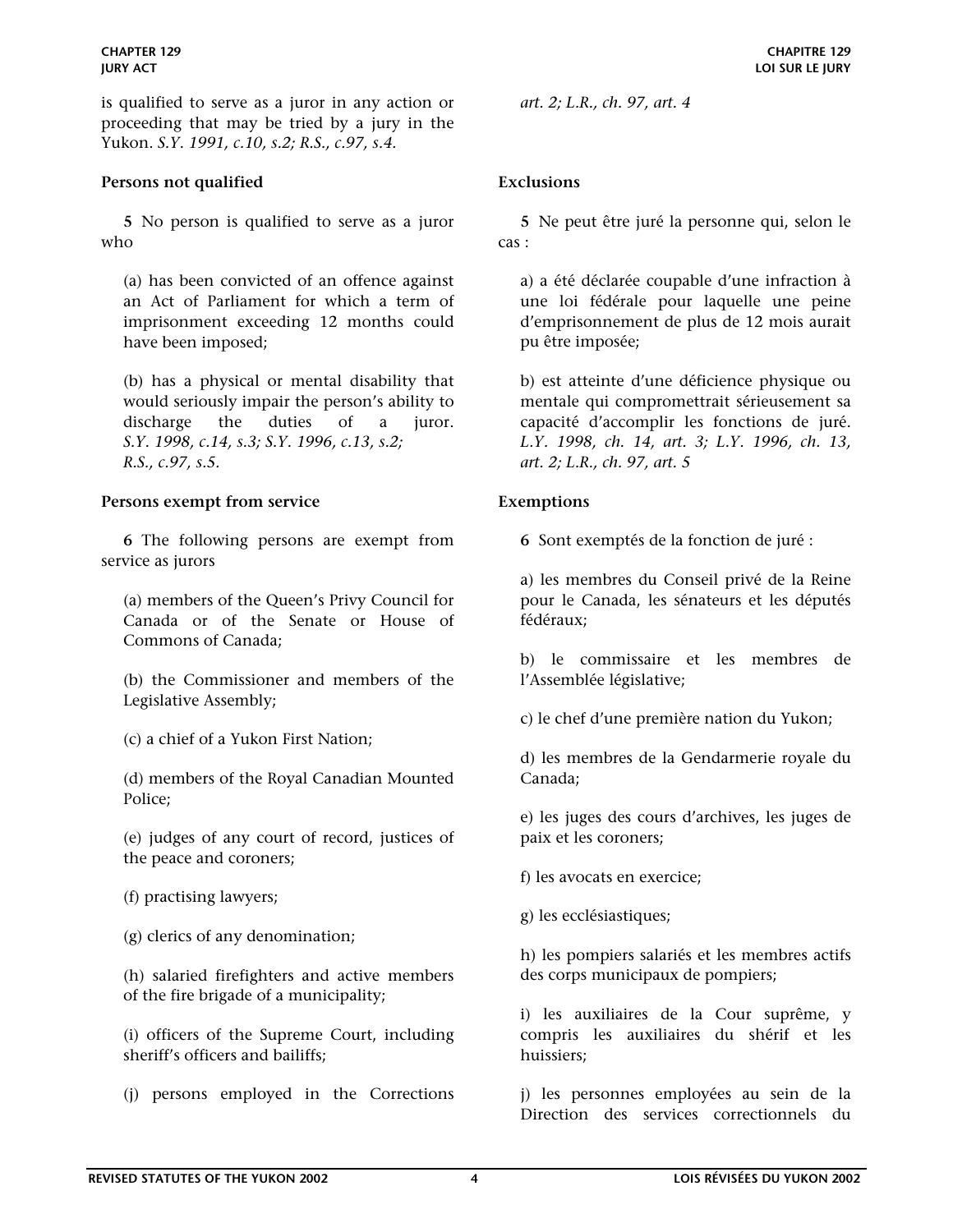Branch of the Department of Justice;

(k) persons employed in the public service of the Yukon classified as probation officers and social workers;

(l) telegraph, telephone, and radio operators;

(m) postmasters;

(n) commissioned and non-commissioned members of the regular naval, army, or air forces of Her Majesty in right of Canada;

(o) physicians, surgeons, dental surgeons, and druggists in active practice;

(p) nurses in active practice;

(q) persons actually engaged in the operation of

(i) railway trains and steamships,

(ii) plants producing electricity for public consumption, and

(iii) water distribution systems distributing water for public consumption. *S.Y. 1998, c.14, s.4; R.S., c.97, s.6.* 

 **7** No person is required to serve as a juror more than once in any two year period *S.Y. 1991, c.10, s.3.*

 **8**(1) An employer must allow an employee sufficient leave of absence from their employment, with or without pay, to serve as a juror if that employee is summoned or selected for jury duty.

 (2) An employer may require that the employee's leave of absence for jury duty be ministère de la Justice;

k) les personnes employées dans la fonction publique du Yukon à titre d'agents de probation ou de travailleurs sociaux;

l) les télégraphistes, les téléphonistes et les opérateurs de radio;

m) les maîtres de poste;

n) les officiers et les sous-officiers des forces régulières — navales, terrestres ou aériennes — de Sa Majesté du chef du Canada;

o) les médecins, les chirurgiens, les chirurgiens-dentistes et les pharmaciens en exercice;

p) les infirmières et les infirmiers en exercice;

q) les personnes employées dans l'exploitation :

(i) des trains et des paquebots,

(ii) des centrales produisant de l'électricité pour les fins de la consommation publique,

(iii) d'un système de distribution d'eau pour les fins de la consommation publique. *L.Y. 1998, ch. 14, art. 4; L.R., ch. 97, art. 6*

### <span id="page-4-0"></span>**Persons excused Personnes libérées**

**7** Nul n'est tenu d'agir à titre de juré plus d'une fois pour chaque période de deux ans. *L.Y. 1991, ch. 10, art. 3* 

### <span id="page-4-1"></span>**Discrimination against jurors Distinction à l'égard des jurés**

 **8**(1) L'employeur est tenu d'accorder un congé pour fonctions judiciaires, avec ou sans solde, à tout employé assigné à comparaître à titre de juré ou de candidat juré.

 (2) L'employeur peut exiger que le congé pour fonctions judiciaires soit sans solde;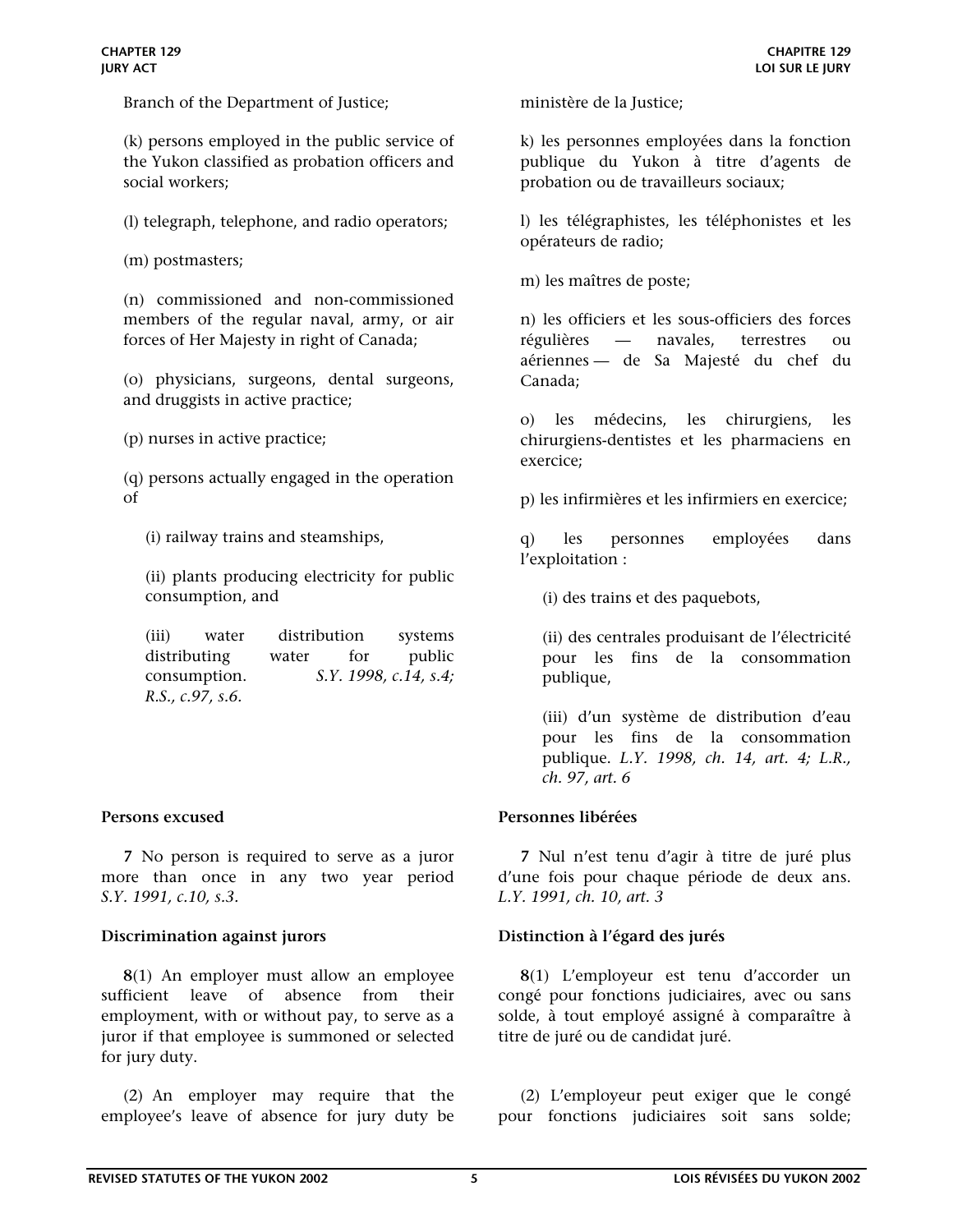without pay, but the employer must not discriminate in any other way against the employee in connection with the employee's wages or other conditions of employment because of the fact that the employee has been summoned or selected to serve as a juror.

 (3) An employer who fails to comply with subsection (1) or (2) is liable to the employee for any loss of wages occasioned by the failure. The lost wages may be recovered as wages under the *Employment Standards Act.*

 (4) An employer or agent of an employer who

(a) threatens to cause or causes an employee loss of position, seniority, or employment; or

(b) threatens to impose or imposes any financial or other penalty, otherwise than as permitted by subsection (2),

because of the employee's response to a summons or selection for jury duty is guilty of an offence punishable on summary conviction and liable to a fine of up to \$2,500 or to imprisonment for up to three months or to both.

 (5) In this section, "conditions of employment", "employee", "employer", and "wages" have the same meaning as in the *Employment Standards Act. S.Y. 1998, c.14, s.5.*

 **9**(1) The sheriff shall, before November 1 in each year or as nearly as possible thereafter, compile a list in the prescribed form of persons who are qualified to serve as jurors and who are not, to the sheriff's knowledge, exempt from service, for each place set for the sittings of the Supreme Court in the following year.

 (2) The list shall contain, if possible, not less than 48 names, and shall give the addresses and occupations of the persons whose names are listed. *S.Y. 1991, c.10, s.4; R.S., c.97, s.8.* 

toutefois, il est interdit à l'employeur de faire des distinctions en matière de salaire ou de toute autre condition de travail à l'égard de l'employé assigné à comparaître à titre de juré ou de candidat juré.

 (3) L'employeur qui omet de se conformer aux paragraphes (1) et (2) est redevable à l'employé pour toute perte de salaire qui en découle; cette perte est recouvrable à titre de salaire sous le régime de la *Loi sur les normes d'emploi*.

 (4) Est coupable d'une infraction punissable sur déclaration de culpabilité par procédure sommaire et est passible d'une amende maximale de 2 500 \$ ou d'une peine d'emprisonnement maximale de trois mois, ou des deux, quiconque, étant un employeur ou le mandataire d'un employeur, fait perdre ou menace de faire perdre à un employé son poste, sa séniorité ou son emploi ou lui impose ou menace de lui imposer toute peine — pécuniaire ou autre pour le motif que ce dernier a comparu à titre de juré ou de candidat juré.

 (5) Au présent article, « conditions d'emploi », « employé », « employeur » et « salaire » s'entendent au sens de la *Loi sur les normes d'emploi*. *L.Y. 1998, ch. 14, art. 5* 

### <span id="page-5-0"></span>**Jury list Liste des jurés**

**9**(1) Avant le 1<sup>er</sup> novembre ou le plus tôt possible après cette date, le shérif dresse, pour chacun des lieux où siégera la Cour suprême l'année suivante, en la forme réglementaire, une liste des personnes aptes à exercer les fonctions de juré et qui, à sa connaissance, n'en sont pas exemptées.

 (2) La liste contient, si possible, le nom d'au moins 48 personnes ainsi que leur adresse et leur profession. *L.Y. 1991, ch. 10, art. 4; L.R., ch. 97, art. 8*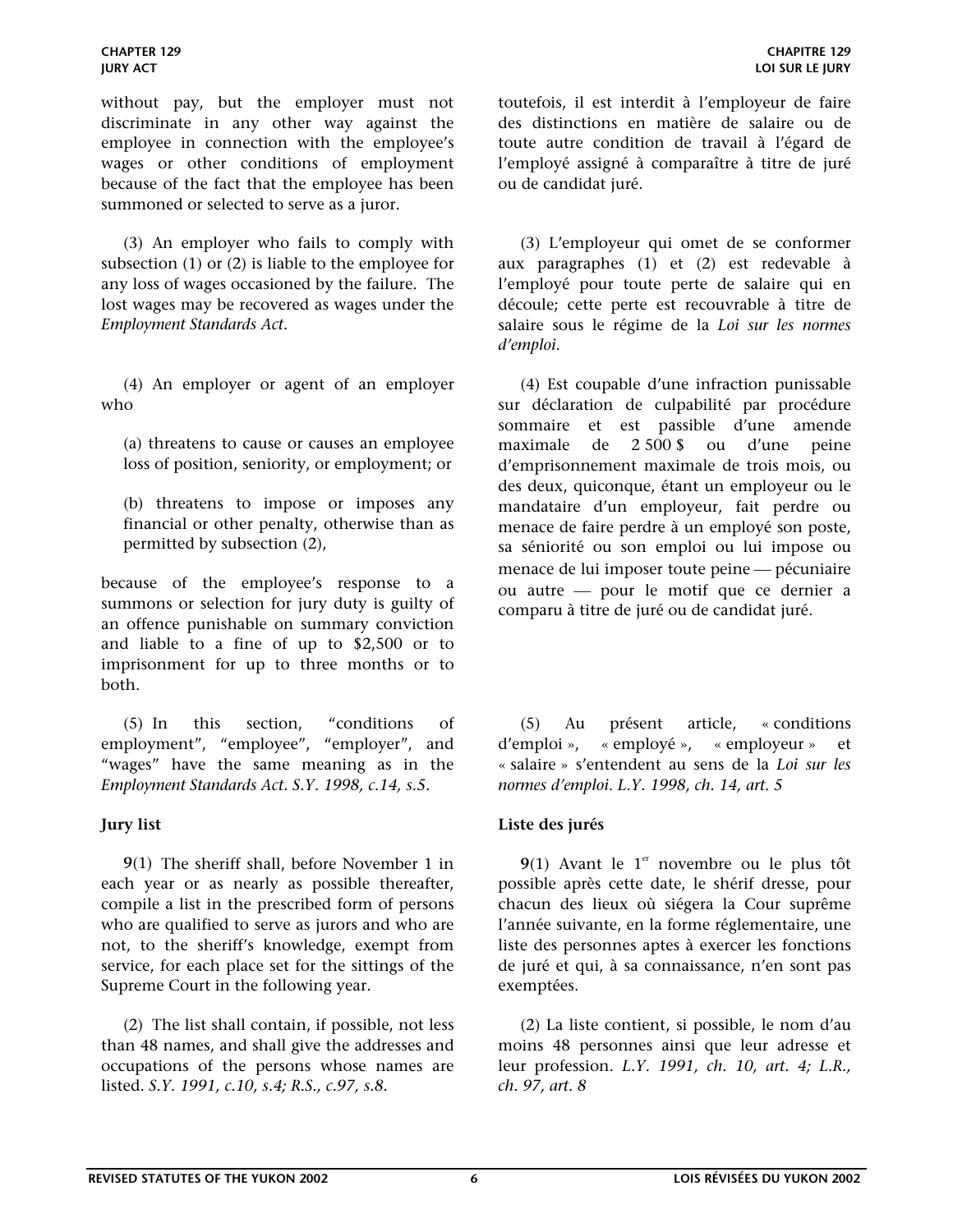### <span id="page-6-0"></span>**Information to assist compilation of list Accès aux documents publics**

 **10**(1) For the purpose of compiling the list referred to in section 9, the sheriff shall be given access to

(a) the voters lists and other public documents under the control of any officer of a municipality; and

(b) records in the custody or under the control of a department or public officer of the Government of the Yukon,

for information about the name and address and eligibility for service as jurors.

(2) The officer or department from whom the sheriff requests information under subsection (1) shall supply the information to the sheriff, or allow the sheriff to extract the information, within 14 days of receiving the sheriff's request for it. *S.Y. 2001, c.20, s.2.*

 **11** As soon as possible after November 1 in each year, the sheriff shall certify the lists prepared under section 8 and shall forward them to the clerk. *R.S., c.97, s.10.*

 **12**(1) If, after the lists previously referred to have been forwarded to the clerk, a place other than one for which a list has been prepared is set for the sittings of the Supreme Court, or if for any other reason a judge considers it necessary, the judge may order the sheriff to prepare, certify, and return to the judge a supplementary list; the order shall state the time within which the return is to be made, and may contain any other directions the judge considers necessary.

 (2) On receipt by the sheriff of the order referred to in subsection (1) the sheriff shall proceed according to the tenor thereof.

 (3) Each supplementary list shall be in the prescribed form, and shall be marked

 10(1) Afin d'établir la liste prévue à l'article 9, et dans le but de recueillir des renseignements concernant les noms et adresses des personnes et leur admissibilité en tant que jurés, le shérif a accès :

a) aux listes électorales et à tout autre document public sous le contrôle de tout fonctionnaire d'une municipalité;

b) aux dossiers dont un ministère ou un fonctionnaire du gouvernement du Yukon a la garde ou le contrôle.

 (2) Lorsqu'il en reçoit la demande du shérif en vertu du paragraphe (1), le fonctionnaire ou le ministère doit lui fournir les renseignements demandés ou le laisser les prendre, dans les quatorze jours de la réception de la demande. *L.Y. 2001, ch. 20, art. 2* 

# <span id="page-6-1"></span>**Certification of lists Certification des listes**

11 Le plus tôt possible après le  $1<sup>er</sup>$  novembre, le shérif certifie les listes qu'il a dressées en vertu de l'article 8 et les transmet au greffier. *L.R., ch. 97, art. 10*

### <span id="page-6-2"></span>**Supplementary lists Listes supplémentaires**

**12**(1) Si, après la transmission au greffier des listes susmentionnées, il est fixé un lieu de session du tribunal autre que celui pour lequel la liste a été préparée ou si le juge l'estime nécessaire pour tout autre motif, il peut ordonner au shérif de dresser, de certifier et de lui rapporter une liste supplémentaire; l'ordonnance doit fixer le délai de rapport de la liste et peut contenir toute autre directive que le juge estime nécessaire.

 (2) Dès réception de l'ordonnance visée au paragraphe (1), le shérif est tenu de s'y conformer.

 (3) Chaque liste supplémentaire doit être établie en la forme réglementaire et doit porter la mention « liste supplémentaire ». *L.R., ch. 97,*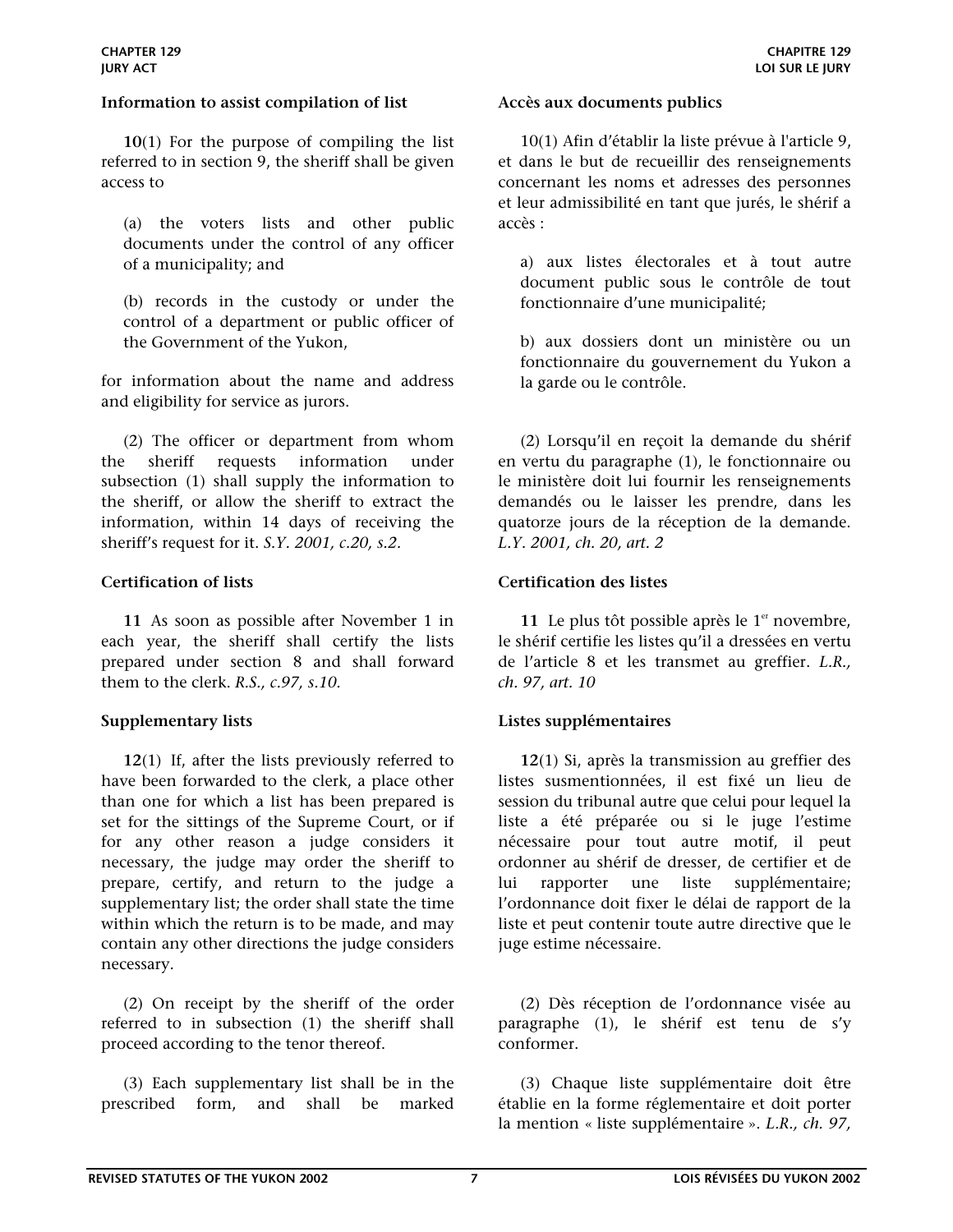"supplementary list". *R.S., c.97, s.11. art. 11*

 **13**(1) On receipt of notice that a jury will be required for a sitting of the Supreme Court, the clerk shall, within a reasonable time before the day set for the commencement of the sitting, certify over the clerk's hand the number of jurors that, in the clerk's opinion, will be required for the sitting and shall immediately forward the certificate to a judge and apply to the judge for an appointment to select the panel.

 (2) On receipt of the application for an appointment the judge shall appoint a time and place for the selection of the panel, and if unable to attend at the time and place appointed shall appoint some other person to act on the judge's behalf.

 (3) The clerk shall notify the sheriff in writing of the time and place set for the selection of the panel, at least 24 hours before the time so set.

 (4) Before the time set for the selection of the panel, the clerk shall write the name of each person named in the list or supplementary list returned to the clerk by the sheriff, together with the person's address and occupation, on a card or piece of paper, each of uniform size, and shall place each card or piece of paper in a separate envelope and seal it, each envelope being of uniform size and shape and without markings of any kind.

 (5) At the time appointed for the selection of the panel the judge or the person appointed to act on the judge's behalf and the sheriff shall attend at the place appointed, where the clerk shall cause all the envelopes containing the names of the persons named on the list to be placed in a suitable container and thoroughly mixed in the presence of the judge or the judge's appointee and in the presence of the sheriff, and the sheriff shall draw from the container a number of envelopes corresponding to the number of jurors required, as certified by the clerk; the envelopes so drawn shall be opened by the sheriff and the names contained

# <span id="page-7-0"></span>**Selection of jury panel Choix du tableau des jurés**

**13**(1) Sur réception de l'avis indiquant qu'un jury est nécessaire pour une session de la Cour suprême, le greffier, dans un délai raisonnable avant la date du début de la session, certifie sous sa signature le nombre de jurés qui, à son avis, est nécessaire à cette fin. Il transmet sans délai ce certificat à un juge et lui demande une convocation pour le choix du tableau des jurés.

 (2) Sur réception de la demande de convocation, le juge fixe les lieu, date et heure pour le choix du tableau, et s'il ne peut être présent aux lieu, date et heure, il nomme un remplaçant.

 (3) Le greffier avise par écrit le shérif des lieu, date et heure fixés pour le choix du tableau au moins 24 heures à l'avance.

 (4) Avant la date fixée pour le choix du tableau, le greffier écrit sur des cartes ou des morceaux de papier de dimensions identiques le nom de chaque personne sur la liste ou la liste supplémentaire que lui a rapportée le shérif, de même que son adresse et sa profession, et place ces cartes ou ces morceaux de papier dans des enveloppes individuelles de dimension et de forme identiques, exemptes de marques, et cachette les enveloppes.

 (5) Au moment fixé pour la formation du tableau, le juge ou son remplaçant désigné et le shérif se rendent au lieu fixé où le greffier, en présence du juge ou de son remplaçant et du shérif, fait placer dans un contenant convenable toutes les enveloppes contenant les noms des personnes nommées sur la liste et les mélange bien en présence du juge ou de son remplaçant. Le shérif tire du contenant le nombre d'enveloppes correspondant au nombre de jurés nécessaire, selon le certificat du greffier, ouvre les enveloppes ainsi tirées et les noms qu'elles contiennent sont inscrits au tableau.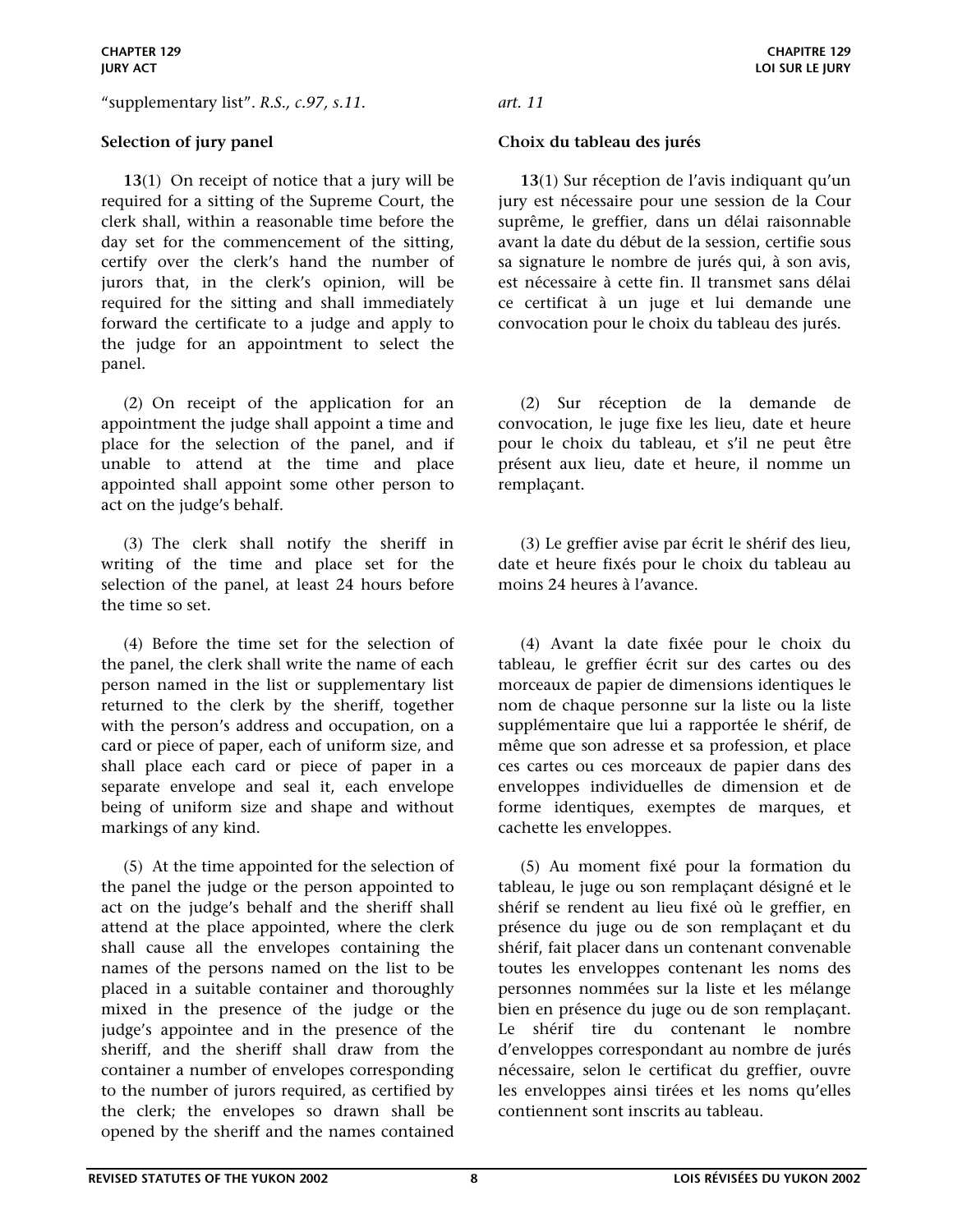therein shall be placed on the panel list.

 (6) If, at the time the panel is selected or at any time thereafter, the clerk is of the opinion that the number of jurors so selected will not be sufficient, because of the selection of names of persons who are exempt from service as jurors or are entitled to be excused therefrom, the clerk shall so certify, and shall further certify to the additional number that, in the clerk's opinion is necessary, and shall in accordance with the requirements of this section make a second drawing and add the names contained in the envelopes so drawn to the panel list.

 (7) A third drawing or as many as are required may be made in accordance with the provisions of this section.

 (8) If the same person performs the duties of sheriff and clerk or if the sheriff or clerk is not available because of illness or other cause, the judge shall appoint a person employed in the office of the sheriff or clerk, or, if that person is not available, a judge of the Territorial Court or justice of the peace, to perform the duties of sheriff or clerk as the case may be.

 (9) The judge or the judge's appointee shall certify as to their attendance at the selection of the panel and as to the regularity of the proceedings.

 (10) All certificates required in accordance with this section shall be retained in the custody of the clerk. *R.S., c.97, s.12.*

 **14** On completion of the panel list, the clerk shall submit it to the judge, who may remove from the list the names of any persons who, in the judge's opinion, would suffer undue hardship or serious inconvenience were they to be called on to serve as jurors, and immediately thereafter shall certify the list as revised by the judge and return it to the clerk, who shall immediately issue to the sheriff a precept, in the prescribed form, requiring the sheriff to summon the persons named on the panel list to attend the Supreme Court at the time and place

 (6) Au moment de la formation du tableau ou par la suite, le greffier, s'il est d'avis que le nombre de jurés choisis sera insuffisant en raison du tirage des noms de personnes exclues ou pouvant être libérées des fonctions de jurés, il établit un certificat à cet effet et indique sur le certificat le nombre supplémentaire de jurés qu'il estime nécessaire; il est ensuite tenu, en conformité avec les exigences du présent article, de faire un second tirage et d'ajouter au tableau les noms que contiennent les enveloppes ainsi tirées.

 (7) Un troisième tirage ou autant qu'il est nécessaire d'en faire peuvent être faits en conformité avec le présent article.

 (8) Lorsque les fonctions de shérif et de greffier sont exercées par la même personne ou que le shérif ou le greffier n'est pas disponible, notamment pour cause de maladie, le juge nomme une personne employée au bureau du shérif ou du greffier ou, si aucune n'est disponible, un juge de la Cour territoriale ou un juge de paix pour accomplir les fonctions de shérif ou de greffier, selon le cas.

 (9) Le juge ou son remplaçant établit un certificat portant qu'il était présent lors de la formation du tableau et que la procédure a été régulièrement suivie.

 (10) Le greffier a la garde des certificats dont le présent article exige l'établissement. *L.R., ch. 97, art. 12*

# <span id="page-8-0"></span>**Proceedings after selection of panel Procédure suivant la formation du tableau**

**14** Lorsque le tableau est formé, le greffier le présente au juge qui en raye le nom de toute personne à qui, à son avis, le fait d'exercer les fonctions de juré risque de causer un préjudice ou des inconvénients graves. Il certifie qu'il l'a révisé et le remet au greffier, lequel est alors tenu de délivrer sans délai un mandat au shérif, en la forme réglementaire, lui enjoignant d'assigner les personnes dont le nom figure au tableau et de leur ordonner de se présenter devant la Cour suprême aux date, heure et lieu fixés pour le début de la session, et de remettre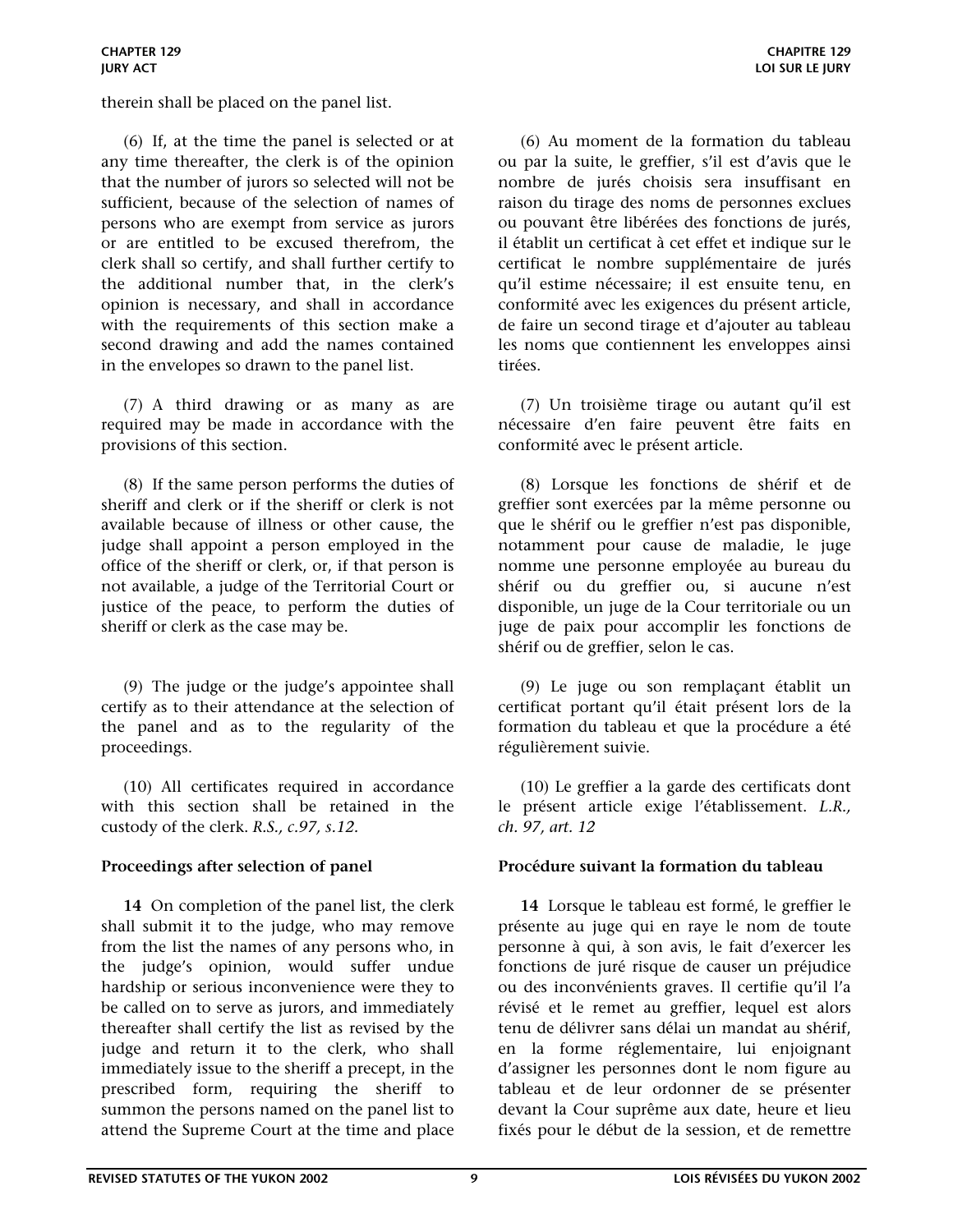set for the commencement of the sittings, and shall deliver it to the sheriff at least 10 days before the time so set. *R.S., c.97, s.13.*

### <span id="page-9-0"></span>**Summoning of jurors Assignation des jurés**

 **15**(1) On receipt of the precept referred to in section 14, the sheriff shall summon each person named on the panel list by

(a) serving the person or leaving with a responsible member of the person's household a summons in the prescribed form; or

(b) causing to be delivered by certified mail addressed to the person's last known address a summons in the prescribed form.

 (2) The sheriff is not guilty of a breach of duty only because of failure to summon any persons whose name appears on the panel list if the failure to summon the person is due to a cause over which the sheriff has no control. *S.Y. 1993, c.13, s.3.* 

 **16** The sheriff shall, on or before the commencement of the sittings of the Supreme Court, deliver to the clerk the precept referred to in section 15, together with a return showing the sheriff's action thereon and listing the names of persons requesting to be excused from service. *R.S., c.97, s.15.*

 **17** The sheriff shall write the name, address, and occupation of each person who has been summoned by the sheriff and who is not excused from serving as a juror on a separate card or piece of paper, each of which shall be of uniform size, and shall place the cards in a suitable container and deliver it to the clerk. *R.S., c.97, s.16.*

le tableau au shérif au moins 10 jours avant cette date. *L.R., ch. 97, art. 13*

**15**(1) Dès qu'il reçoit le mandat prévu à l'article 14, le shérif convoque chaque personne dont le nom figure au tableau au moyen d'une assignation établie en la forme réglementaire :

a) soit en la signifiant à personne ou en la laissant à un membre digne de confiance du ménage de la personne;

b) soit en la faisant livrer par courrier certifié à la dernière adresse connue de la personne.

 (2) Le shérif n'est pas coupable de manquement à son devoir du seul fait de son omission d'assigner une personne dont le nom figure au tableau, si cette omission est due à une cause indépendante de sa volonté. *L.Y. 1993, ch. 13, art. 3* 

# <span id="page-9-1"></span>**Return by sheriff Rapport du shérif Rapport du shérif**

**16** Au plus tard au début de la session de la Cour suprême, le shérif remet au greffier le mandat visé à l'article 15, accompagné d'un rapport de ses activités et de la liste des personnes qui demandent d'être excusées. *L.R., ch. 97, art. 15*

### <span id="page-9-2"></span>**Selection of jurors from the panel Sélection des jurés à partir du tableau**

**17** Le shérif écrit sur des cartes ou des morceaux de papier individuels de dimension identique les nom, adresse et profession de chaque personne qu'il a assignée et qui n'a pas été excusée des fonctions de juré. Il les dépose dans un contenant convenable qu'il remet au greffier. *L.R., ch. 97, art. 16*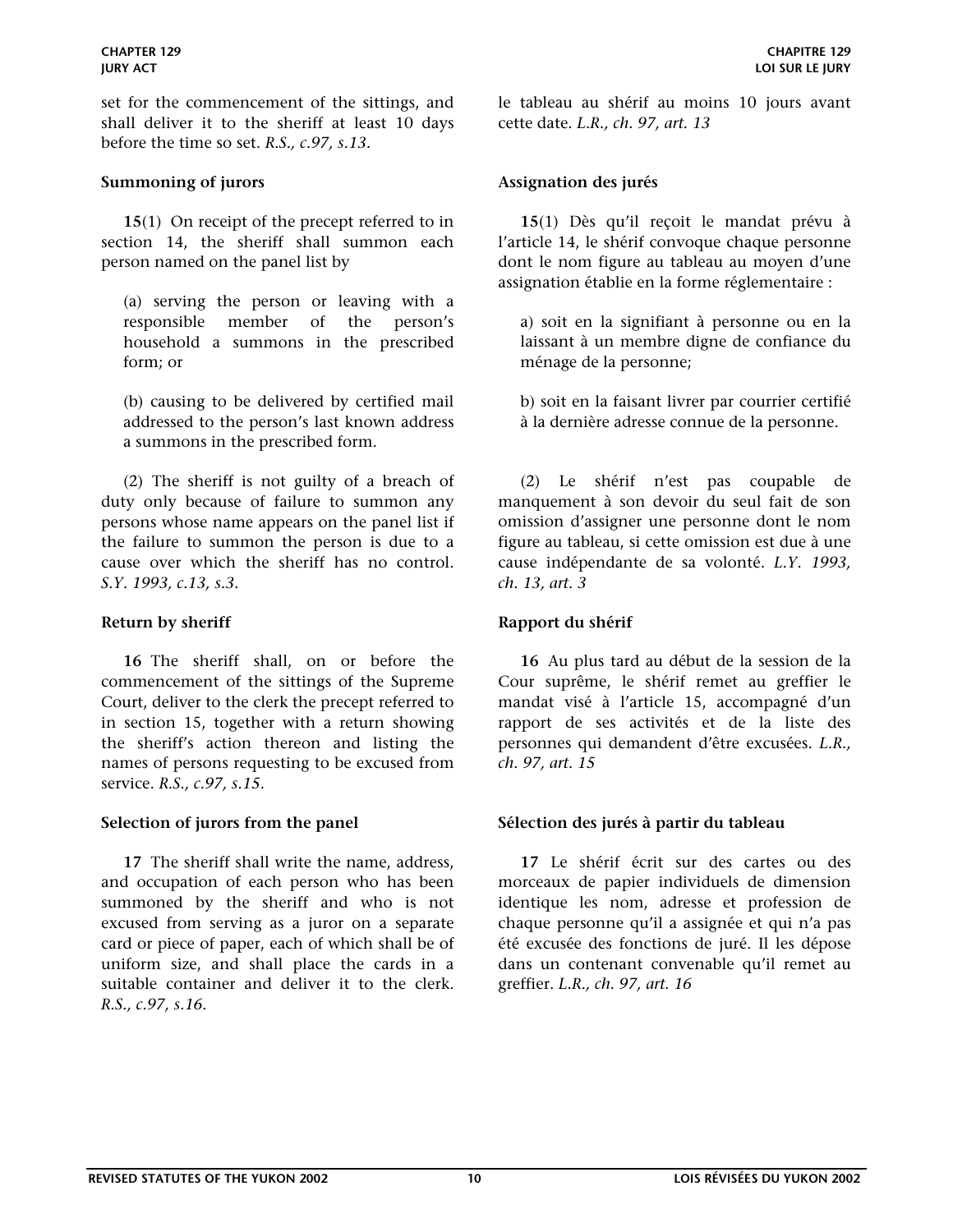### <span id="page-10-0"></span>**Selection of individual jurors Choix des jurés**

**18**(1) Immediately before the commencement of each trial for which a jury is required, the clerk shall, in open court, cause the container to be shaken and the cards or pieces of paper therein thoroughly mixed, and shall then draw out the cards or pieces of paper one at a time, shaking the container after each drawing, and shall continue to draw out those cards or pieces of paper so long as it is necessary to do so in order to obtain a complete jury.

 (2) The cards selected bearing the names of persons subsequently sworn as jurors shall be kept apart until the verdict is given or the jury is dismissed or discharged and shall then be returned to the container, unless no other action or proceeding remains to be tried by a jury at the sittings of the Supreme Court. *R.S., c.97, s.17.*

### <span id="page-10-1"></span>Challenge in civil matters **Récusations** motivées

 **19**(1) A party to a civil action may, at any time before a person whose name has been selected pursuant to section 18 is sworn, challenge that person for cause.

 (2) If a challenge is exercised pursuant to subsection (1), the judge may allow the challenge or direct that the person so challenged be sworn.

 (3) Each side prosecuting or defending an action may exercise not more than three peremptory challenges which, when exercised, may not be withdrawn. *R.S., c.97, s.18.*

 **20** If a person whose name is selected pursuant to section 18 is not challenged or is challenged but the challenge is disallowed, as the case may be, the clerk shall swear that person and when sworn that person shall be a juror for the trial of the action. *R.S., c.97, s.19.*

**18**(1) Immédiatement avant le début de chaque procès nécessitant un jury, le greffier fait bien mélanger en audience publique les cartes ou morceaux de papier en remuant le contenant et procède au tirage en les sortant du contenant un à la fois; il remue le contenant chaque fois qu'il en retire une carte ou un morceau de papier; il procède ainsi jusqu'à ce que soit atteint le nombre de jurés nécessaire pour former un jury complet.

 (2) Les cartes choisies sur lesquelles sont inscrits les noms des jurés assermentés par la suite sont mises de côté jusqu'à ce que le jury ait rendu son verdict ou qu'il ait été dissous ou libéré. Elles sont ensuite remises dans le contenant, sauf si aucun autre procès par jury n'est prévu lors de la même session. *L.R., ch. 97, art. 17*

**19**(1) Une partie à une action civile peut, à tout moment avant la prestation de serment d'une personne dont le nom est choisi, la récuser avec motif à l'appui.

 (2) Le juge peut, à sa discrétion, accueillir la récusation motivée ou ordonner l'assermentation de la personne concernée.

 (3) Chaque partie demanderesse ou défenderesse à une action peut récuser péremptoirement jusqu'à trois jurés. Ces récusations ne peuvent être retirées. *L.R., ch. 97, art. 18*

### <span id="page-10-2"></span>**Swearing of jurors Prestation de serment des jurés**

**20** Le greffier fait prêter serment aux personnes choisies en vertu de l'article 18, qui n'ont pas été récusées ou dont la récusation a été rejetée, et ces personnes sont dès lors des jurés pour le procès. *L.R., ch. 97, art. 19*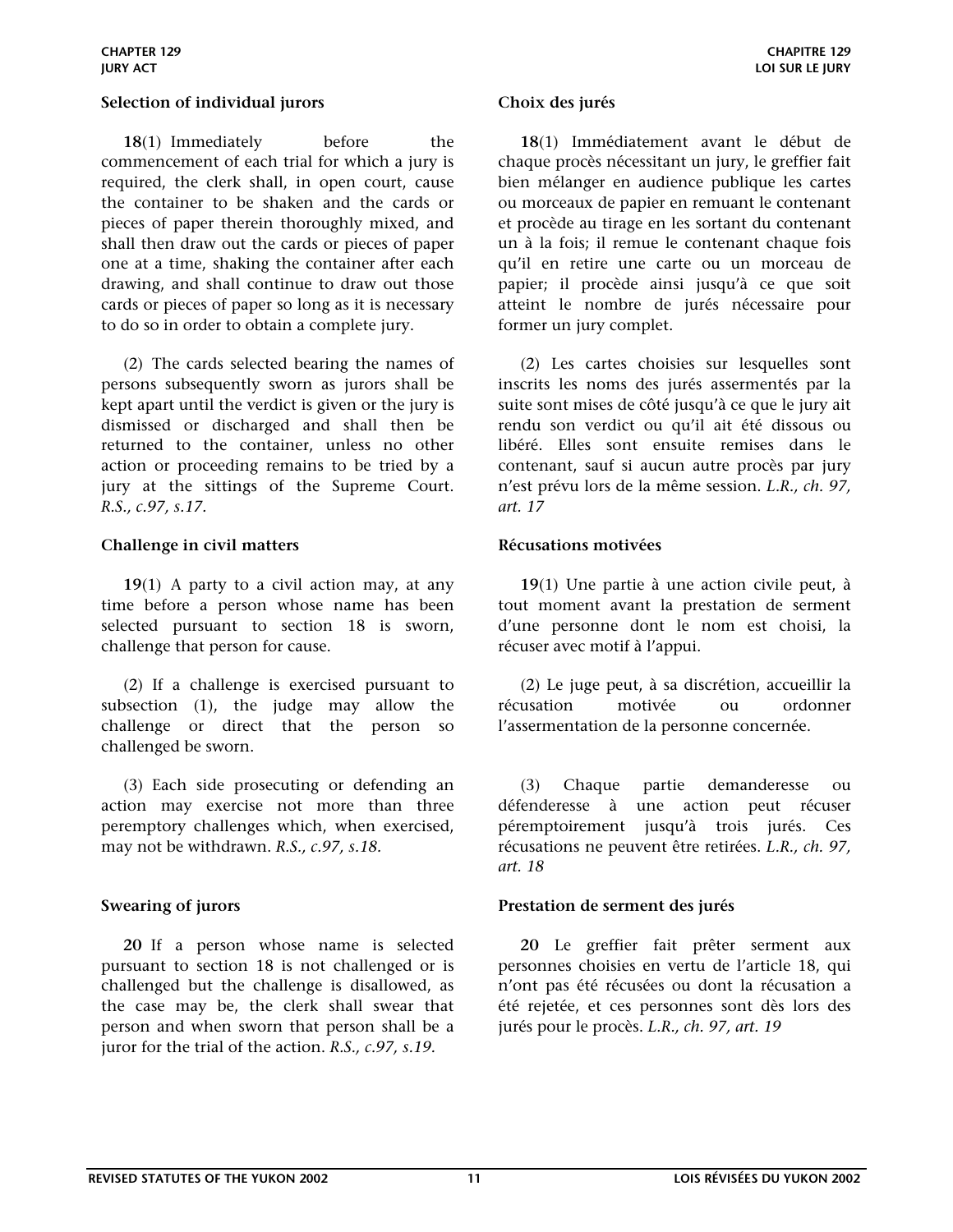### <span id="page-11-0"></span>**Sheriff may excuse** Exemption

 **21**(1) A person may apply to the sheriff to be excused from serving as a juror on the grounds that

(a) the person belongs to a religion or a religious order that makes service as a juror incompatible with the beliefs or practices of the religion or order; or

(b) serving as a juror may cause serious hardship or loss to the person or to others.

 (2) On an application to be excused, the sheriff may, if satisfied that the applicant is entitled to be excused, excuse the applicant from serving on the jury for which they are summoned or, if not so satisfied, may refuse to excuse the applicant.

 (3) If the sheriff refuses an application to be excused made under this section, the applicant may apply informally and without prior notice of the proceedings to the judge to be excused on the same grounds on which the applicant had made the application to the sheriff and the judge may excuse or refuse to excuse the applicant from serving on the jury for which they are summoned. *S.Y. 1993, c.13, s.4 and 5.* 

### <span id="page-11-1"></span>Deficiency in number of jurors Nombre inférieur

 **22** If at the trial of any action the number of jurors in attendance is less than the number required, or if so reduced for any reason that a full jury cannot be sworn, the judge may, on application by any party to the action, direct the sheriff to summon any other qualified persons that are needed and can be found and to add their names to the panel. *R.S., c.97, s.21.*

 **23** If at any time during the sittings of the Supreme Court it appears to the judge that the services of any person as a juror will not be needed, the judge may order that person to be discharged. *R.S., c.97, s.22.*

**21**(1) Une personne peut demander au shérif d'être exemptée de servir comme juré pour un des motifs suivants :

a) elle appartient à une religion ou à un ordre religieux dont les croyances ou les pratiques sont incompatibles avec les fonctions de juré;

b) les fonctions de juré peuvent causer des privations sérieuses ou une perte sérieuse à la personne ou à d'autres personnes.

 (2) Lorsque le shérif est convaincu que la personne a des motifs pour exemption, il peut l'exempter de servir comme juré.

 (3) Une personne à qui la demande d'exemption est refusée en application du présent article peut demander au juge de façon informelle et sans préavis d'être exemptée pour les même motifs donnés au shérif. Le juge peut exempter ou refuser d'exempter la personne de servir comme juré. *L.Y. 1993, ch. 13, art. 4 et 5* 

**22** Si, lors du procès, le nombre de jurés présents est inférieur au nombre nécessaire ou a été réduit de telle sorte qu'il n'est pas possible de constituer un jury complet, le juge peut, à la demande d'une partie à l'action, ordonner au shérif d'assigner autant de personnes habiles à agir comme jurés qu'il est nécessaire et d'ajouter leurs noms au tableau des jurés. *L.R., ch. 97, art. 21*

### <span id="page-11-2"></span>**Jurors not needed Libération de jurés**

**23** Le juge peut libérer un juré, s'il estime au cours de la session de la Cour suprême que ses services ne sont plus nécessaires. *L.R., ch. 97, art. 22*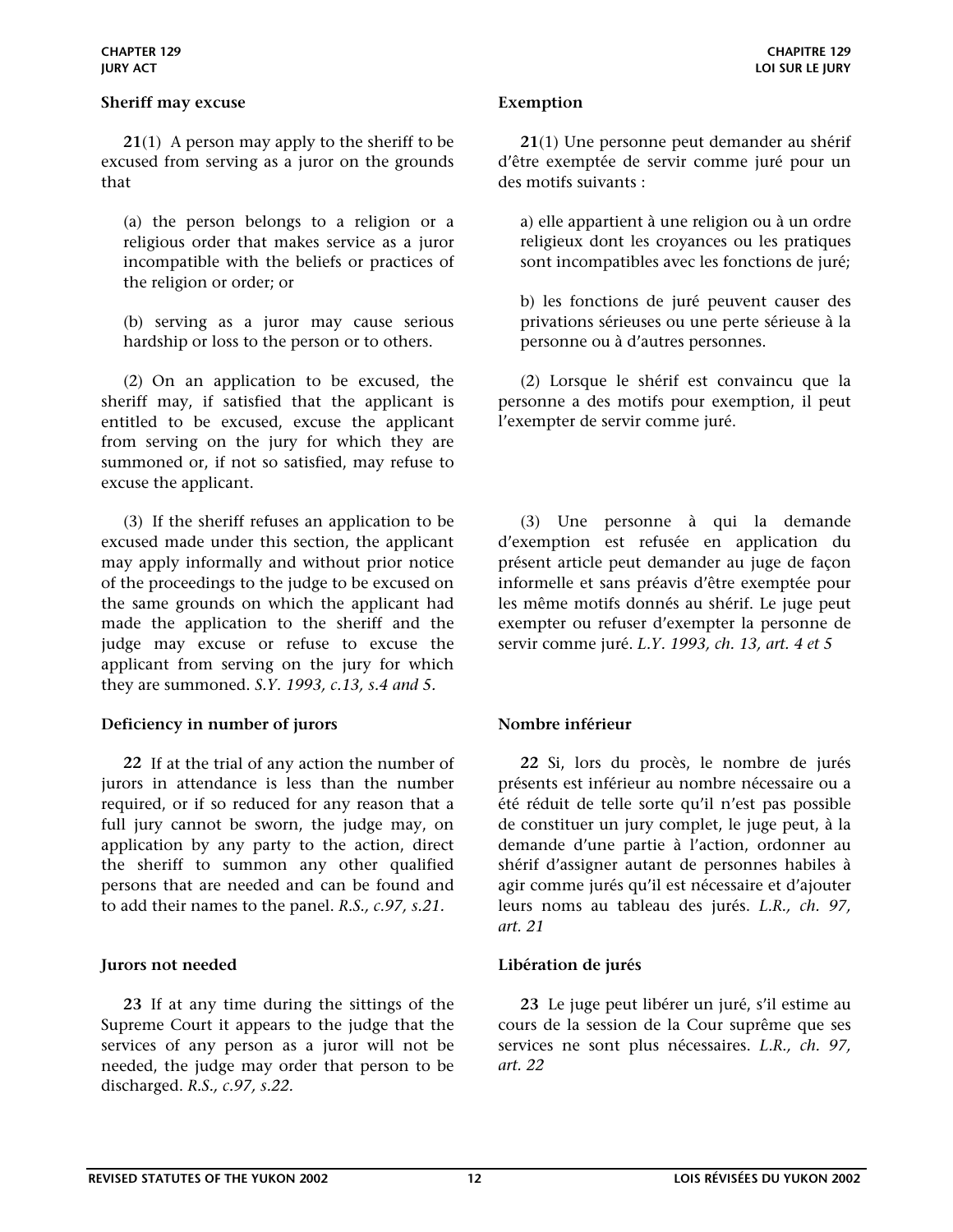**24** If, during the trial of an action before a jury, it appears to the judge that a view by the jury of any place or any real or personal property in question is necessary or desirable in order that the jury may better understand the evidence, the judge may, at any time before a verdict is returned, order the view by the jury, on any terms as to costs as to the judge seems just, and the order so made shall contain directions to the sheriff as to how and the persons by whom the place or property in question shall be shown to the jury, and shall contain any other direction to the sheriff that the judge sees fit to make. *R.S., c.97, s.23.*

# <span id="page-12-1"></span>**Verdict Verdict**

 **25**(1) The jury for the trial of an action shall consist of six persons, any five of whom may return a verdict or answer questions submitted to them by the judge.

 (2) If more than one question is submitted to the jury in any action, it is not necessary for the same five jurors to agree on each answer. *R.S., c.97, s.24.*

 **26** Subject to subsection 6(1) of the *Defamation Act*, in the absence of any direction by the judge the jury may return a general or special verdict, but shall return a special verdict if the judge so directs and shall not return a general verdict if the judge directs them not to do so; the judge may direct the jury to answer any questions of fact submitted by the judge, in which case the jury shall answer any such questions and the answers thereto shall constitute a special verdict. *R.S., c.97, s.25.*

 **27** Subject to section 19, failure to observe any direction in this Act respecting the qualification, exception, or excusal of jurors, the compilation and preparations of lists for the purpose of this Act, the form of those lists, or any other requirements with respect thereto, the summoning of jurors or the selection or

# <span id="page-12-0"></span>**Inspection by jury Visite des lieux par les jurés**

**24** Le juge peut, à tout moment avant le prononcé du verdict, ordonner le transport du jury sur les lieux, selon les modalités appropriées concernant les frais, s'il estime au cours du procès que l'examen d'un endroit ou d'un bien dont il est question est nécessaire ou utile aux jurés pour leur permettre de mieux comprendre la preuve; cette ordonnance contient les directives qu'il convient, selon le juge, de donner au shérif, notamment sur la manière dont l'endroit ou le bien doivent être montrés au jury et par qui ils doivent l'être. *L.R., ch. 97, art. 23*

**25**(1) Dans une action, le jury se compose de six personnes; cinq d'entre elles peuvent rendre un verdict ou répondre aux questions que leur soumet le juge.

 (2) Lorsque plus d'une question est soumise au jury, il n'est pas nécessaire que les cinq mêmes jurés soient d'accord sur chacune des questions. *L.R., ch. 97, art. 24*

# <span id="page-12-2"></span>**Special verdict Verdict particulier**

**26** Sous réserve du paragraphe 6(1) de la *Loi sur la diffamation*, faute de directives du juge, le jury peut rendre un verdict général ou particulier; il doit toutefois rendre un verdict particulier si le juge le lui ordonne et ne peut rendre un verdict général si le juge le lui interdit. En outre, le juge peut ordonner au jury de répondre à toute question de fait qu'il lui soumet. Le jury doit y répondre et ses réponses constituent un verdict particulier. *L.R., ch. 97, art. 25*

# <span id="page-12-3"></span>Impeaching verdict **Non-invalidité du verdict**

**27** Sous réserve de l'article 19, ne constitue pas un motif pour attaquer le verdict rendu par le jury ou les réponses qu'il donne dans toute action le défaut de se conformer à une disposition de la présente loi concernant les conditions requises pour être juré et les règles d'exclusion ou de dispense, l'établissement des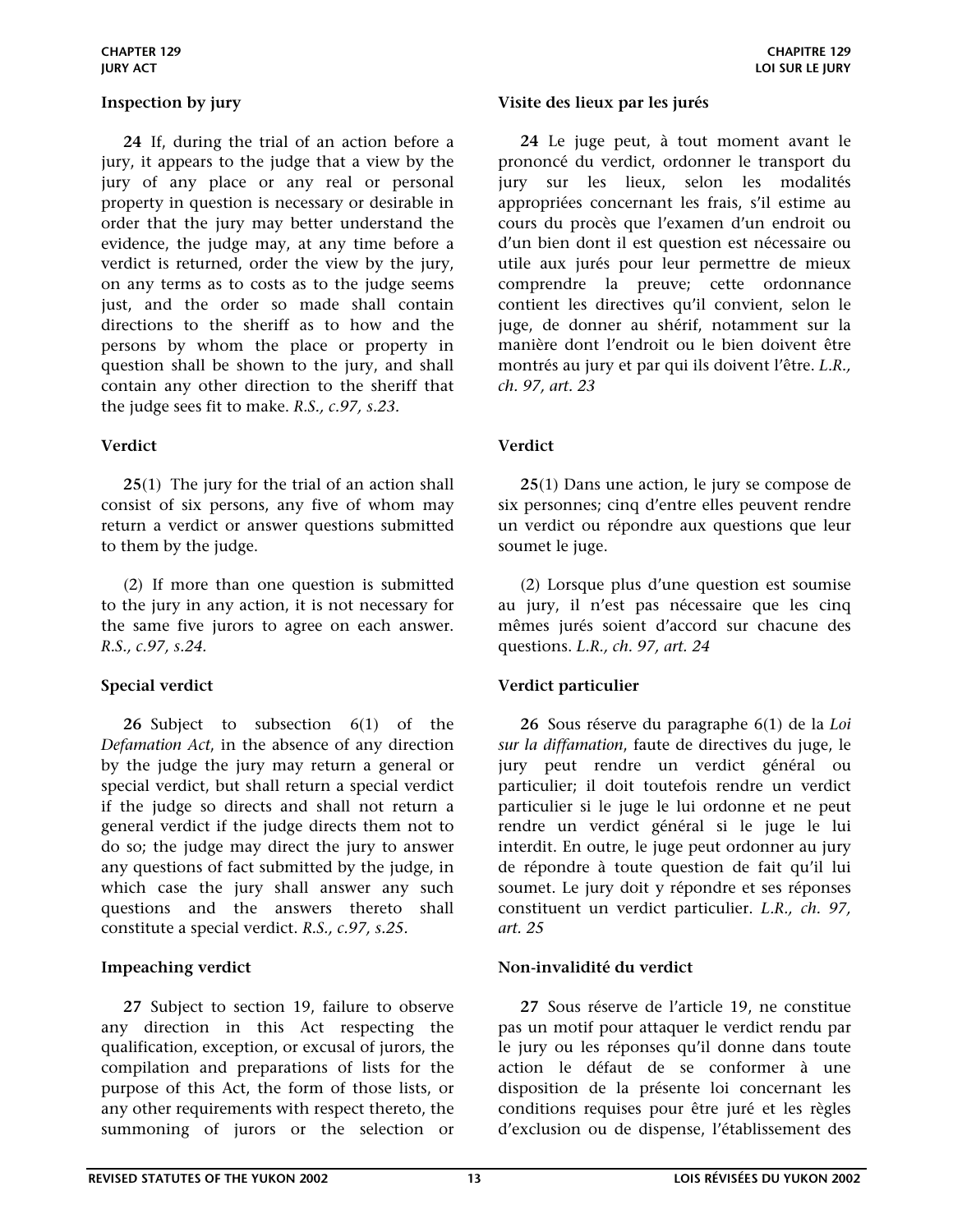formation of the panel is not a ground for impeaching the verdict or answers given by a jury in any action. *R.S., c.97, s.26.*

### <span id="page-13-0"></span>Attendance of jurors **Internal and Attendance of jurors Juré malade**

 **28** If during the trial of an action a member of the jury becomes ill, the judge may direct that the trial shall proceed without the member and the verdict of the remaining five jurors, if unanimous, shall be valid. *R.S., c.97, s.27.*

 **29**(1) No jury shall be kept without food, drink or other reasonable comfort while it is considering its verdict.

 (2) If, during the trial of an action, the judge directs that the jury shall not be allowed to separate, the sheriff shall provide any food and lodgings that the sheriff considers proper, the cost thereof as certified by the sheriff to be included as part of the costs of the jury. *R.S., c.97, s.28.*

 **30** If a person who is summoned to appear for service as a juror fails to obey the summons or fails to answer to their name when called by the clerk, the judge may impose a fine not less than \$25 and not exceeding \$200. *R.S., c.97, s.29.*

# <span id="page-13-3"></span>**Breach of secrecy by juror Divulgation**

 **31** Every person shall, in respect of the trial of any action or proceeding in which they serve or have served as a juror, well and truly keep secret the Queen's counsel, their own and that of their fellow jurors, and any juror who divulges any such secret commits an offence and is liable on summary conviction to a fine not exceeding \$500 or to imprisonment for a term not exceeding two months, or to both fine and imprisonment. *R.S., c.97, s.30.*

listes prévues par la présente loi, leur forme et toute autre exigence connexe, l'assignation des jurés, le choix ou la formation du tableau des jurés. *L.R., ch. 97, art. 26*

**28** Par suite de maladie d'un membre du jury au cours du procès, le juge peut, à sa discrétion, ordonner que le procès se poursuive sans ce juré. Le verdict que rendent les cinq autres jurés est valide, s'il est unanime. *L.R., ch. 97, art. 27*

# <span id="page-13-1"></span>**Necessities of jury Nourriture pour les jurés**

 **29**(1) Il est interdit de garder les jurés sans leur fournir de la nourriture, des boissons et autres commodités raisonnables pendant qu'ils délibèrent.

 (2) Lorsque, au cours du procès, le juge ne permet pas que les jurés soient séparés, le shérif leur fournit les vivres et le logement qu'il estime appropriés. Les frais afférents que certifie le shérif sont inclus dans les dépenses du jury. *L.R., ch. 97, art. 28*

### <span id="page-13-2"></span>**Failure to obey summons Défaut de se conformer à l'assignation**

 **30** Le juge peut imposer une amende de 25 \$ à 200 \$ à la personne assignée à comparaître à titre de candidat juré qui omet de se conformer à cette assignation ou omet de répondre à l'appel de son nom par le shérif. *L.R., ch. 97, art. 29*

 **31** À l'égard du procès pour lequel elle est ou a été juré, toute personne garde secrètes les délibérations. Le juré qui les divulgue commet une infraction et est passible, sur déclaration de culpabilité par procédure sommaire, d'une amende maximale de 500 \$ et d'un emprisonnement maximal de deux mois, ou de l'une de ces peines. *L.R., ch. 97, art. 30*